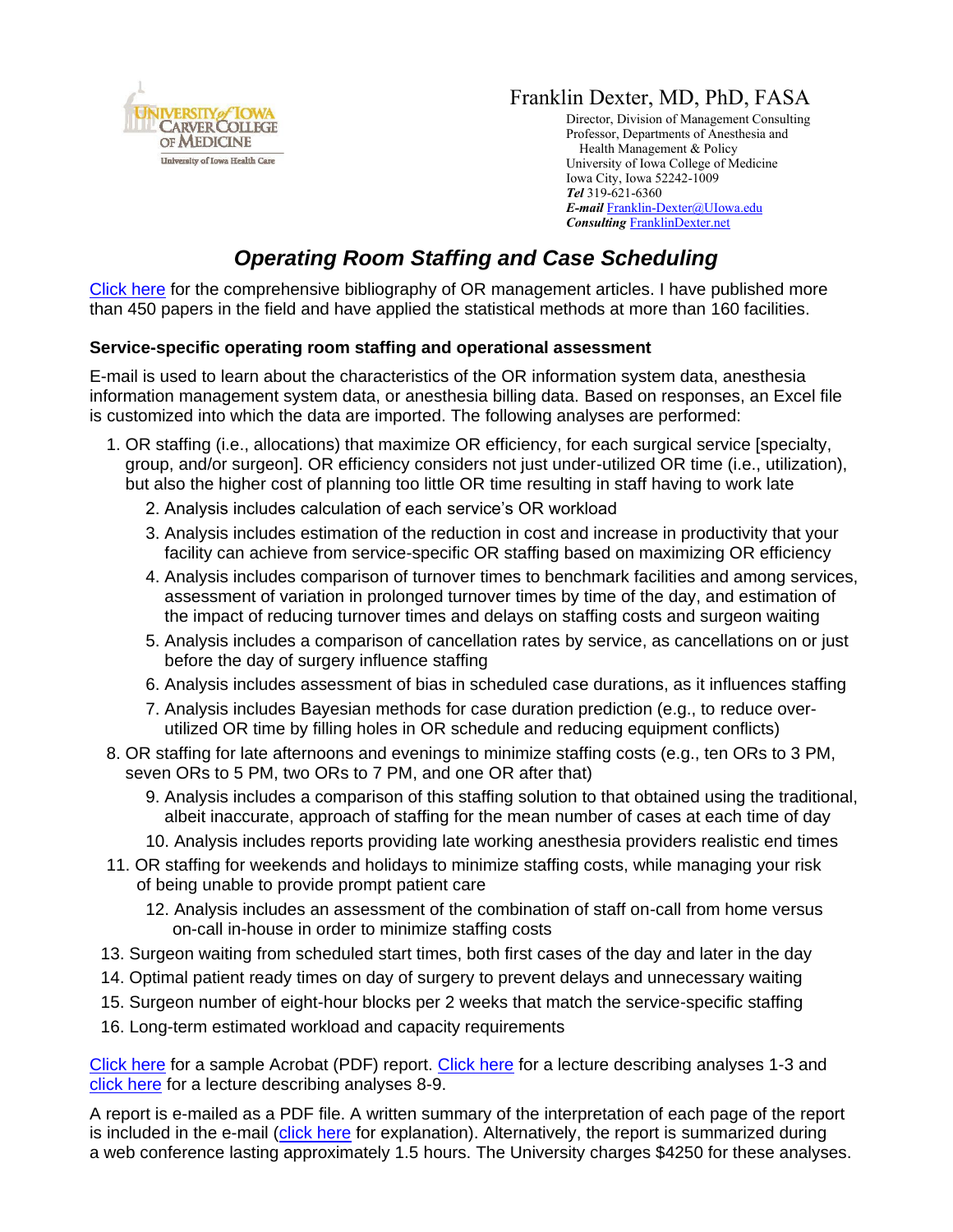When anesthesia information system or billing data are used, specialty is used as the service (e.g., in analyses 1-2). When calculations are being done for purposes of an anesthesia agreement, the dollar value from analysis 3 is reported per \$100,000, for use with national survey data (e.g., MGMA).

#### **Decision making shortly before and on the day of surgery**

The preceding calculations are sufficient for analysts to implement changes in staffing and case scheduling. A range of stakeholders (e.g., surgeons, anesthesiologists, and nurses) may want to understand the implications of changes in how OR time is allocated, staffing is planned, and cases are scheduled. Adapted scenarios showing best practices in OR decision-making are easy to follow. These best practices are described in terms of the ordered priorities (i.e., business model) underlying the mathematics used above. The ordered priorities themselves are the scheduling guidelines, moving case guidelines, and so forth, of the facility. [Click here](https://www.franklindexter.net/Lectures/ORStaffingTalk.pdf) for a lecture and [click here](https://www.biomedcentral.com/content/pdf/1472-6947-11-2.pdf) for paper. Use of the common set of ordered priorities supports consistency of decision-making. A summary of these ordered priorities is on the last page of this file, along with examples of adapted scenarios.

Topics covered in the adapted scenarios include the following items:

- [Definitions of OR management](https://www.anesthesia-analgesia.org/content/117/6/1460.full.pdf+HTML) terms using scientific literature (e.g., what is "turnover time"?)
- Scheduling add-on cases
- Allocating and scheduling an urgent / flexible / open OR
- Moving cases from one OR to another on the day of surgery
- Day of surgery decisions (e.g., what OR should I start first?)
- Scheduling delays between cases
- Scheduling elective cases into ORs to maximize OR efficiency
- Time up to when elective cases can be scheduled
- Releasing OR time allocated based on OR efficiency
- Allocating OR time to maximize OR efficiency
- Incorporating qualitative data in allocating OR time (e.g., expected maternity leave)
- Allocating OR time for surgeons performing few cases
- Staff budgeting linked to OR allocations and staffing

Approximately 45 scenarios are written using the data sent for the staffing analyses. The scenarios contain your physicians' names, OR numbers, scheduled start times, holidays, etc. The resulting table of contents, explanations for each of the above topics, adapted scenarios, and bibliography serve as the revised OR policy manual. [Click here](https://www.biomedcentral.com/content/pdf/1472-6947-11-2.pdf) for the paper describing the informatics methodology.

The scenarios are sent as a PDF file for a needs assessment of changes in OR decision-making. A few OR managers, schedulers, and clinicians review each scenario to determine whether it matches current practice. Scenarios matching current practice are deleted. In less than one hour, the small set (e.g., 3 to 5) of remaining scenarios show changes necessary to achieve the maximum possible increase in OR efficiency. The remaining scenarios are the customized materials for obtaining information from organizational stakeholders needed to decide on how best to implement changes.

The University charges \$4000 for the adapted scenarios. The educational materials provided remain copyrighted by Franklin Dexter. Permission is granted for reproduction and distribution of them at the facility, provided that the copyright is displayed, there is no commercial redistribution, and the materials are not posted in whole or in part on any Internet (i.e., public, not Intranet) web site.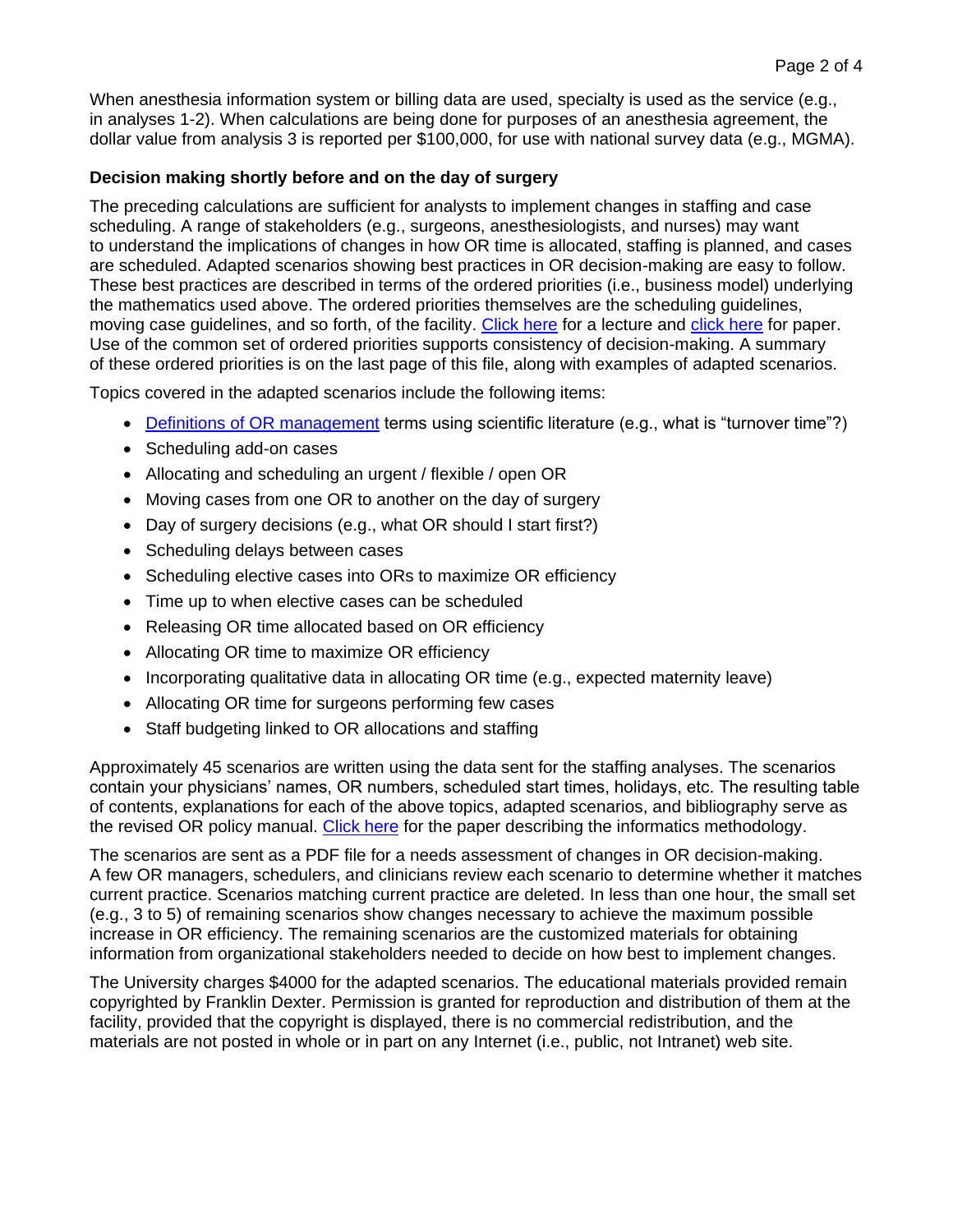#### **On-going assessment of staffing, operations, and decision-making**

OR allocations are generally reassessed every four months. Training in interpreting the results of the analyses is updated each period during a web conference. The University charges \$3750 to repeat the staffing and operational analyses. Outsourcing the on-going analysis can help physicians appreciate that decisions are data-driven, and not biased by informal, local, agreements. The most advanced scientifically sound methodology is being applied to your organization to keep your ORs as efficient as possible. In addition, internal analysts do not need to purchase the software, maintain the software, retain skills in using it even though it may only be three times a year, nor follow the scientific literature to update their knowledge.

#### **Meetings and presentations on-site**

The service-specific staffing analyses and scenario creation can be performed off-site, with explanation provided by web conference. Some organizations prefer an on-site visit.

 $\triangleright$  Example of trip to assess anesthesia staffing and plan implementation of improvements

| $\frac{1}{2}$ day | Preparation | Arrange travel plans                                                                                                                                                                                     |
|-------------------|-------------|----------------------------------------------------------------------------------------------------------------------------------------------------------------------------------------------------------|
|                   |             | Phone meeting and e-mail to arrange presentation objectives and<br>printing of lecture handouts from the results of the staffing analyses                                                                |
|                   |             | Prepare presentation and review with a few managers ahead of time                                                                                                                                        |
| 1 day             | Day $#1$    | Travel, during which complete preparation                                                                                                                                                                |
|                   |             | Evening presentation of results with anesthesia providers                                                                                                                                                |
| 1 day             | Day $#2$    | 2 hr meetings with administrators about results and implementation                                                                                                                                       |
|                   |             | 2 hr meetings with analysts on information system implementation                                                                                                                                         |
|                   |             | 2 hr meetings with OR and PACU nursing director and managers                                                                                                                                             |
|                   |             | 2 hr evening meeting with anesthesia providers and administrators                                                                                                                                        |
| 1 day             | Day $#3$    | Travel, during which prepare assessment of anesthesia services<br>Finish recommendations on how organization of anesthesia services<br>could potentially foster surgical growth, and send within 4 days. |

The University would charge \$8,750 for the 3.5 days of Dr. Dexter's time, plus travel expenses.

 $\triangleright$  Example of 3½ day trip for detailed instruction on how to apply best practices in OR management to decision-making at your surgical suite, using the analyses and scenarios created with your data

| 1 day             | Preparation | Arrange travel plans                                                                                                         |
|-------------------|-------------|------------------------------------------------------------------------------------------------------------------------------|
|                   |             | Phone meeting to arrange presentation order, type of conference room,<br>audiovisual equipment, and printing of handouts     |
|                   |             | Prepare initial course and presentations from customized scenarios                                                           |
|                   |             | Extensive web conference to review presentation with 1-2 manager(s)<br>who have helped with analyses and scenario generation |
| $\frac{1}{2}$ day | Day $#1$    | Complete preparation while traveling                                                                                         |
| 1 day             | Day $#2$    | 7 hr course, organized as: 2 hr, 15 min break, 2 hr, 45 min lunch, 2 hr.                                                     |
|                   |             | 2 hr discussion with participants on implementation plans including data<br>transfer on a routine basis and desired reports  |
| $\frac{1}{2}$ day | Day $#3$    | Meet with individual administrators and physicians to review the specific<br>topic(s) of concern to each                     |
| $\frac{1}{2}$ day | Day $#3$    | Return home. While traveling, prepare e-mail with follow-up information<br>requested by attendees.                           |

The University would charge \$8750 for the 3.5 days of Dr. Dexter's time plus travel expenses.